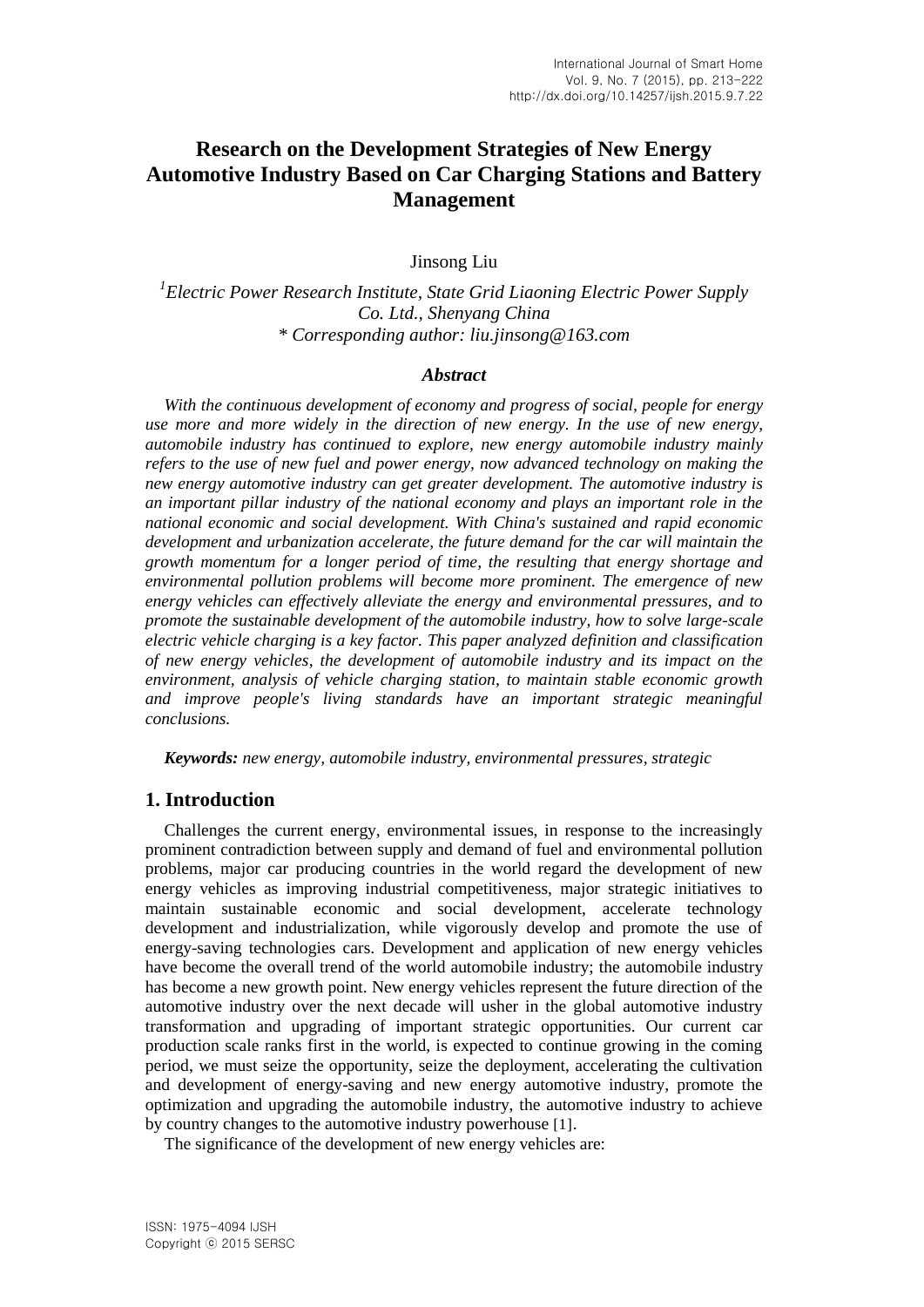First of all, the development of new energy vehicles is an important measure to alleviate the shortage of oil. In recent years, the rapid development of China's automobile industry has become the world's fourth largest car producer and the third largest auto consumer. According to data provided by the State Council Development Research Center, in 2013 China's car ownership is close to 60 million units in 2020 is expected to reach 140 million, respectively, motor vehicle fuel demand for 138 million tons and 256 million tons, the country for the year 43% and 57% of total oil demand. Shortage of oil resources in China, the current oil imports as a percentage of annual double-digit growth in 2013 is close to 50% import dependence. Therefore, the development of new energy vehicles, power generation oil, is to ensure the safety of China's energy strategy measures; are needed to achieve our environmental and Chinese automobile industry by leaps and bounds, and sustainable development. While promoting new energy vehicle technology innovation and rapid development, maintaining stable economic growth and improve people's living standards have important strategic significance [2].

Second, the development of new energy vehicles is an effective way to reduce environmental pollution. According to the U.S. Energy information Administration EIA published international energy outlook; the world energy market consumption in 2005 to 2030 is expected to increase 50 percent. With the increase in energy consumption each year, carbon dioxide emissions will also increase. The current global carbon dioxide emissions, 25% comes from the car. 2030 will be 28.1 billion tons in 2005 to \$ 42.3 billion tons. In China, pollution emissions from motor vehicles has become an important factor in urban air pollution, China's carbon dioxide emissions currently ranks second in the world, the pressure of carbon dioxide emissions will increase.

The third point, the development of new energy vehicles is the only way the automotive industry development[3] .Development of new energy vehicles is to reduce vehicle fuel consumption, ease of fuel supply and demand, reduce emissions, improve the atmospheric environment, to promote the automobile industry and technological progress and upgrading of important initiatives. With the depletion of oil resources, increase awareness of environmental protection, hybrid vehicles and electric vehicles will become the mainstream for decades before the new century automobile development, and has become the consensus of all of China's auto industry insiders. Chinese government has also been in the National High Technology Research and Development Program (863 Program) specifically listed, including hybrid vehicles, including electric vehicles of major projects.

Finally, the development of new energy vehicles is an important part of smart grid construction .Electric vehicles and smart grids by combining a win-win model. Once the national grid with charging stations, will open up the car, "rations" on the downstream supply future industrial space will be greater. The current controversy about the direction of development is that while energy companies hope to take the Japanese model, that is, in the original construction of charging stations plus the road, but the distribution chain perspective to assess, the European model is more in line with the new charging station market in China needs.

### **2. Definition and Classification of New Energy Vehicles**

New energy vehicles refers to the use of non conventional fuels (gasoline, diesel outside) as a source of power (or the use of conventional fuels, but using a new type of vehicle power unit), advanced technology and power control and drive the overall vehicle, the technical principle, the formation of the new structure and new technology has advanced, the car, which is completely or mainly rely on new energy to drive the car.

New energy vehicles according to the power source to divide the different, mainly has three kinds: Hybrid Electric Vehicle, Electric Vehicle and Fuel Cell Electric Vehicle. According to the different types of batteries, and can be divided into the nickel metal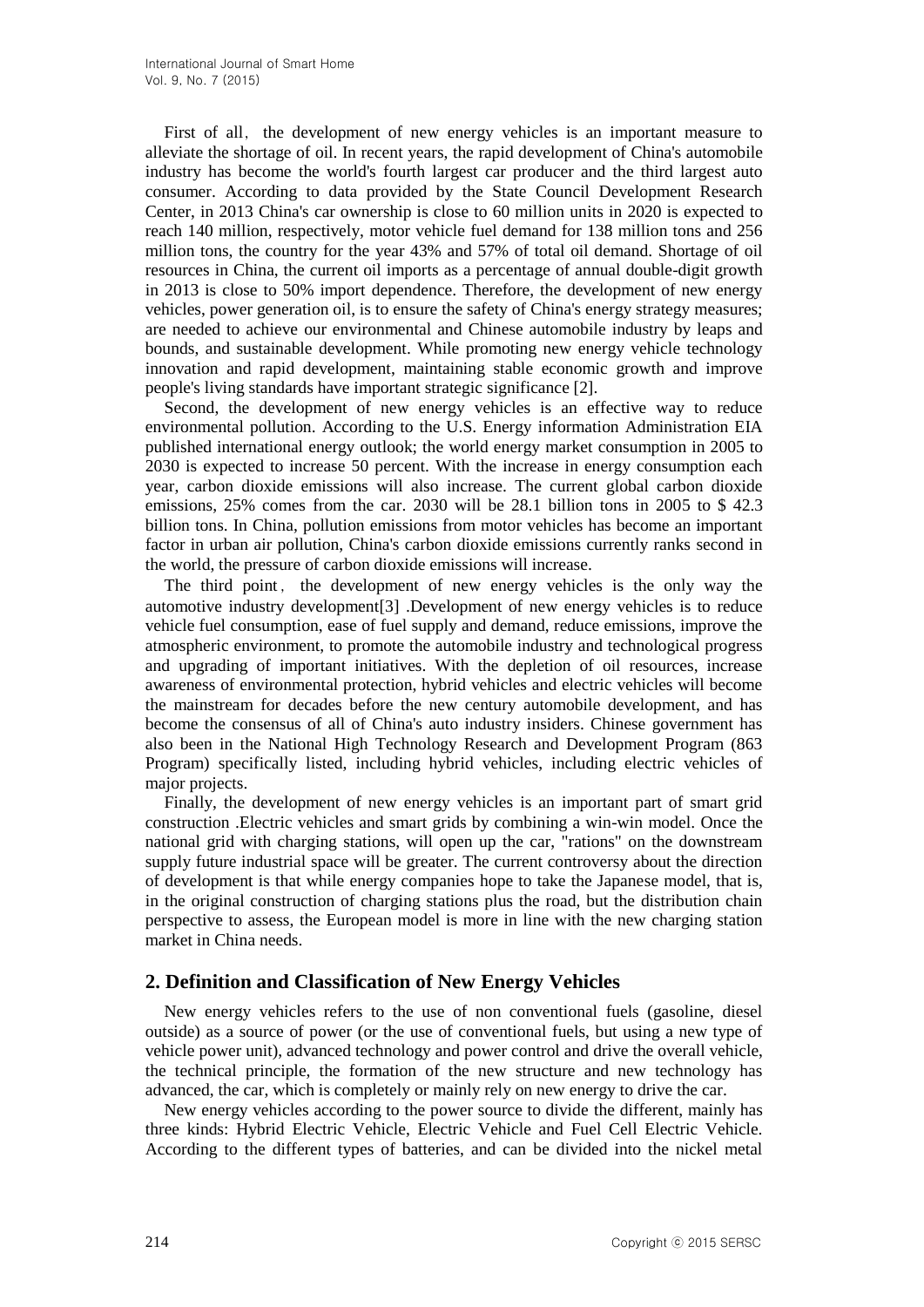hydride battery powered cars, lithium battery powered vehicle and fuel cell electric vehicle. New energy automobile current types are: hybrid electric vehicle (HEV), a pure electric vehicle (BEV), fuel cell vehicle (FCEV), hydrogen engine vehicle and gas, alcohol vehicle and so on.

#### **2.1. Hybrid Electric Vehicle**

Hybrid refers to those using the conventional fuel, at the same time with the motor generator to improve the low speed power output and fuel consumption models. According to the different fuel types, mainly can be divided into gasoline and diesel hybrid two. The current domestic market, the mainstream of the hybrid vehicle is gasoline hybrid, and the international market diesel hybrid vehicle development is also very fast [4].

#### **2.2. Electric Vehicle**

As the name implies, is mainly used in electric vehicle electric drive cars, the majority of vehicles directly driven by the motor, a part of the vehicle to electric motor installed in the engine compartment, is also part of the rotor of the motor directly to the wheels as, its difficulty lies in the electric power storage technology. The harmful gas of pure electric vehicle itself does not discharge of atmospheric pollution, even according to the consumption of electricity for the conversion of emissions from power plants, in addition to sulfur and particulate pollutants, other also significantly reduced, due to power plants are mostly built in from the densely populated city, the less harm to human being, but also the power plant is fixed, concentrated discharge, removal all kinds of harmful emissions is relatively easy, have been related technology. Also because of the power can be obtained from a variety of primary energy, such as coal, nuclear, hydro, wind, light, heat, relieve people worry about the exhaustion of the oil. Electric cars can make full use of the evening low power surplus electric charge, the power generation equipment and can make full use of, greatly improving the economic benefit.

Research shows that, the same after crude oil refining, sent to the power plant, the charging battery, then the battery driven vehicles, the energy utilization efficiency than refined into gasoline, and then by the gasoline engine driven vehicle is high, so it is in favor of saving energy and reducing the amount of carbon dioxide, it is these advantages, make research and application of electric cars become a "hotspot of automobile industry". For the electric car, the biggest obstacle is the infrastructure construction and the price impact of the industrialization process, compared with the hybrid, electric cars need more infrastructure, but this is not a business can solve, need to work together to build together with local government departments in various enterprises, there will be a large-scale promotion opportunities [5].

#### **2.3. Fuel Cell Electric Vehicle**

Fuel cell vehicles refer to the hydrogen, methanol as the fuel, produces electricity by chemical reaction, rely on motor driven car. The battery power is through the chemical reaction of hydrogen and oxygen, rather than through the combustion transformation to. The process of chemical reaction of the fuel cell will not produce harmful products, so the fuel cell vehicle is a car without pollution, energy conversion efficiency of the fuel cell is  $2~3$  times higher than the internal combustion engine, so from the aspect of energy utilization and environmental protection, fuel cell vehicle is an ideal vehicle.

Fuel cell must be combined into a single fuel cell group, in order to obtain the necessary power, meet the requirements of the use of vehicles. In recent years, the fuel cell technology has made great progress. The world famous automobile manufacturer, such as Daimler Chrysler, Ford, Toyota and general motors have announced plans in 2014, before the fuel cell cars into the market. At present, the prototype fuel cell cars are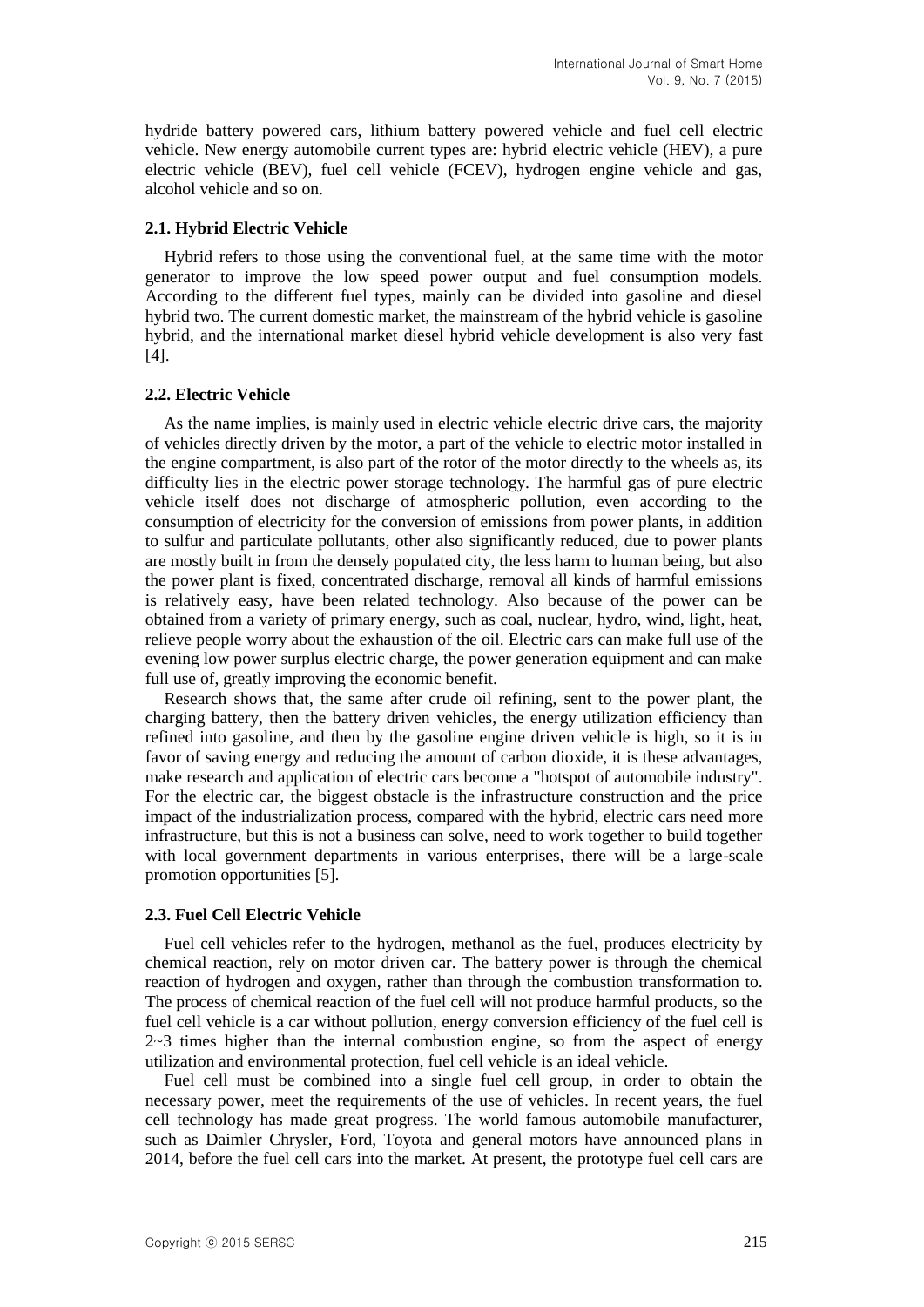tested, to fuel cell demonstration projects are several city transport bus power in North America in the. But there was still a technical challenge in the development of fuel cell vehicles, such as the integration of a fuel cell, improve the efficiency of commercial electric vehicle fuel processor and auxiliary parts, automobile factory towards integrated components and reduces component cost direction, and has made remarkable progress [6].

## **3. The Development of Automobile Industry and Its Impact on the Environment**

The automobile industry is a pillar industry of the national economy, plays an important role in the national economy and social development. With the rapid development of China's sustained and rapid economic development and urbanization process, in a long period of time in auto demand will still maintain the growth momentum, energy shortage and environmental pollution caused by the more prominent. Speeding up the cultivation and development of new energy vehicles, is effective to alleviate the pressure on energy and the environment, the urgent task of promoting the sustainable development of the auto industry, but also speed up the strategic measure of transformation and upgrading of the automotive industry, foster new economic point of growth and international competition advantage. The development of China's automobile industry is faced with many challenges from energy security, environmental protection and climate change to the requirement of sustainable development. With the rapid increase in car ownership in recent years, the automobile energy consumption growth has accelerated the trend, intensified the contradiction between China's oil supply and demand. In the current oil resources increasingly tense, prices continued to rise in the international situation, the development of electric vehicles especially hybrids is an effective way to alleviate the situation of shortage of oil resources in China, but also enhance the core competitiveness of important strategic initiatives of our automobile industry.

Status of energy, natural resources is China advantageous to the development of new energy automotive industry. Since entering the new century, new energy electric vehicle technology make a spurt of progress. Oil into the industrialization of hybrid power technology, the technology of lithium power battery has made a major breakthrough, vehicle fuel cell technology progress. A series of this technology is very suitable for popularization and application in our country under the condition of energy resources.



Carbon dioxide emissions are shown in Figure 1.

**Figure 1. Carbon Dioxide Emissions**

From the energy situation, compared with up to 50% foreign oil dependence, adequate power supply in China, electric power installed capacity of nearly 800000000 kilowatts, a day of low power consumption is about 1000000000 kwh, can be used for 40000000 to 50000000 electric vehicles charging, this figure will increase. At the same time, China's power source is wide, can make full use of various renewable energy and clean energy, including wind power, nuclear power and other clean energy, the proportion of more and more will be also big, the power energy with high conversion efficiency, emission is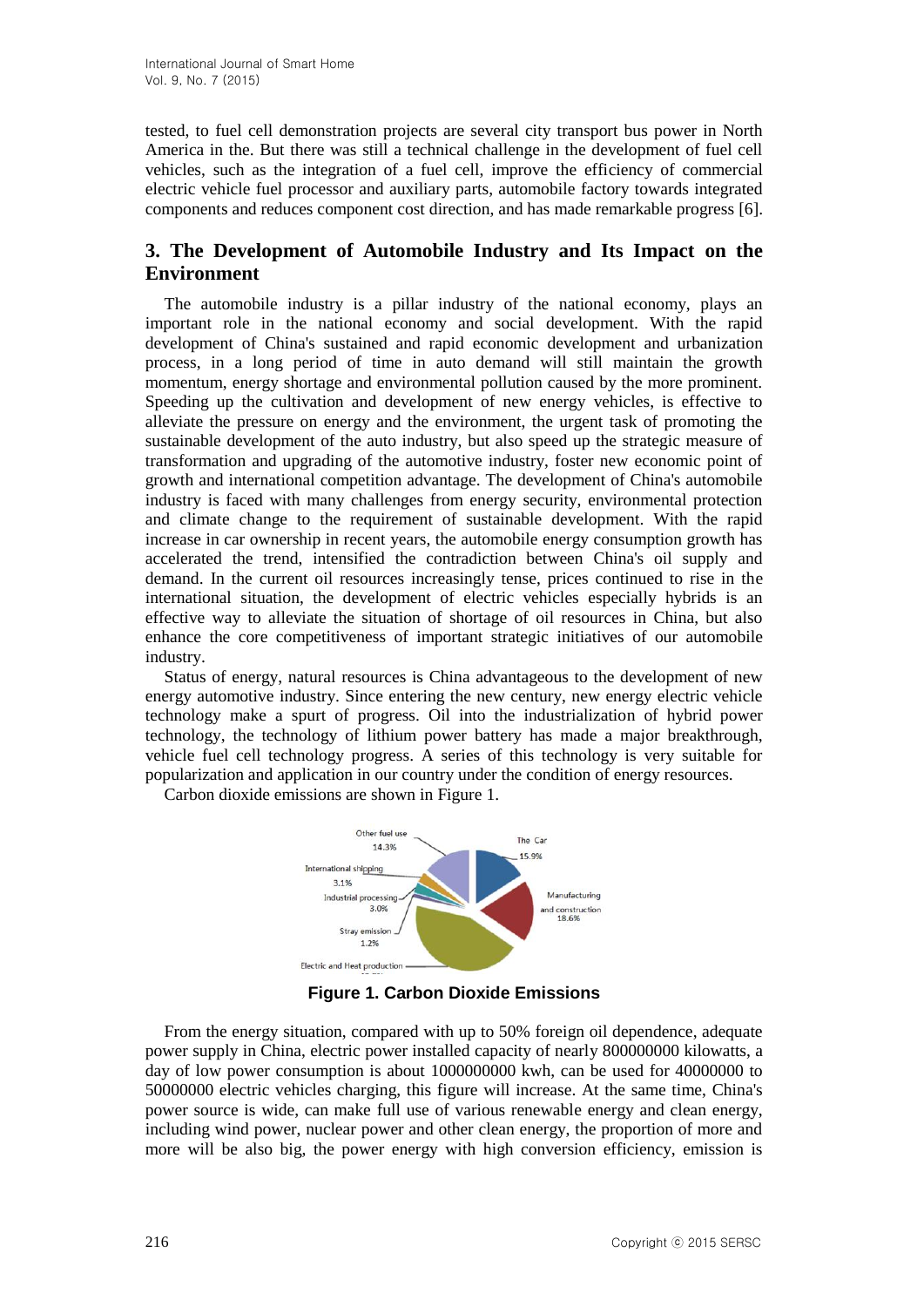relatively centralized, convenient transportation, widely distributed terminals and other advantages, fast enough to support the development of China's automobile society to provide adequate energy security of these conditions for the development of new energy vehicle in china.

The impact of recent large-scale haze, making from the government to the general public are aware of the necessity and urgency of new energy vehicles in use [7]. Various levels of government introduced subsidies to encourage policies to pilot a private purchase of new energy vehicles, to encourage consumers to buy new energy vehicles. Local Government to implement the new energy vehicle parking fee waiver, charging fee concessions and other support policies implemented in some places limited number of travel, license quota auction, when the car quota system and other measures, new energy vehicles treated differently. It has promoted the new energy vehicles to enter our field of vision as soon as possible.

Solar car is shown in Figure 2.



**Figure 2. Solar Car**

## **4. Analysis of Vehicle Charging Station**

#### **4.1. Analysis of the Current Situation of China's Automobile Charging Station**

Charging station is a harbinger of new energy automobile era. In the new energy policy support, as the infrastructure of new energy vehicles, station is expected to start in the new energy automotive market outbreak of electric vehicle charging. At the beginning of 2009, the national grids have done charging station ten years of long-term development planning. According to the plan, by 2015 China's charging stations will reach 1700. Pull this planning passenger electric bus and EV, is expected to become a reality. Electric bus is a short period of pulling the charging station development important factors. The construction of charging facilities in the pilot area, should according to the intensive use of land, the standardized construction, to meet consumer demand for the principle, charging facilities into the city comprehensive transportation system planning and city construction related industries planning, scientifically determine the construction scale and location distribution, appropriate building, actively try to personal and public parking dispersed slowly charge and the charge mode of technology. Charging facilities is an important guarantee for the development of new energy automotive industry. Scientific planning, to strengthen the technology development, explore the effective business model, and actively promote the construction of charging facilities, to meet the need of the development of new energy vehicles industrialization. Parking in the main commercial areas, residential areas and the government sector field special parking support electric vehicles and slow charging pile, in the city's main roads and train stations, airports and other places of building public fast charging station bus station, relying on the establishment of dedicated bus charging for electric system.

Electric vehicles, new energy and green products zero pollution, with good prospects for development, and the electric vehicle charging infrastructure energy supply is the premise and the foundation of its development, the electric vehicle charging station for electric vehicle important facilities as energy supply, whether it is novel, the commercial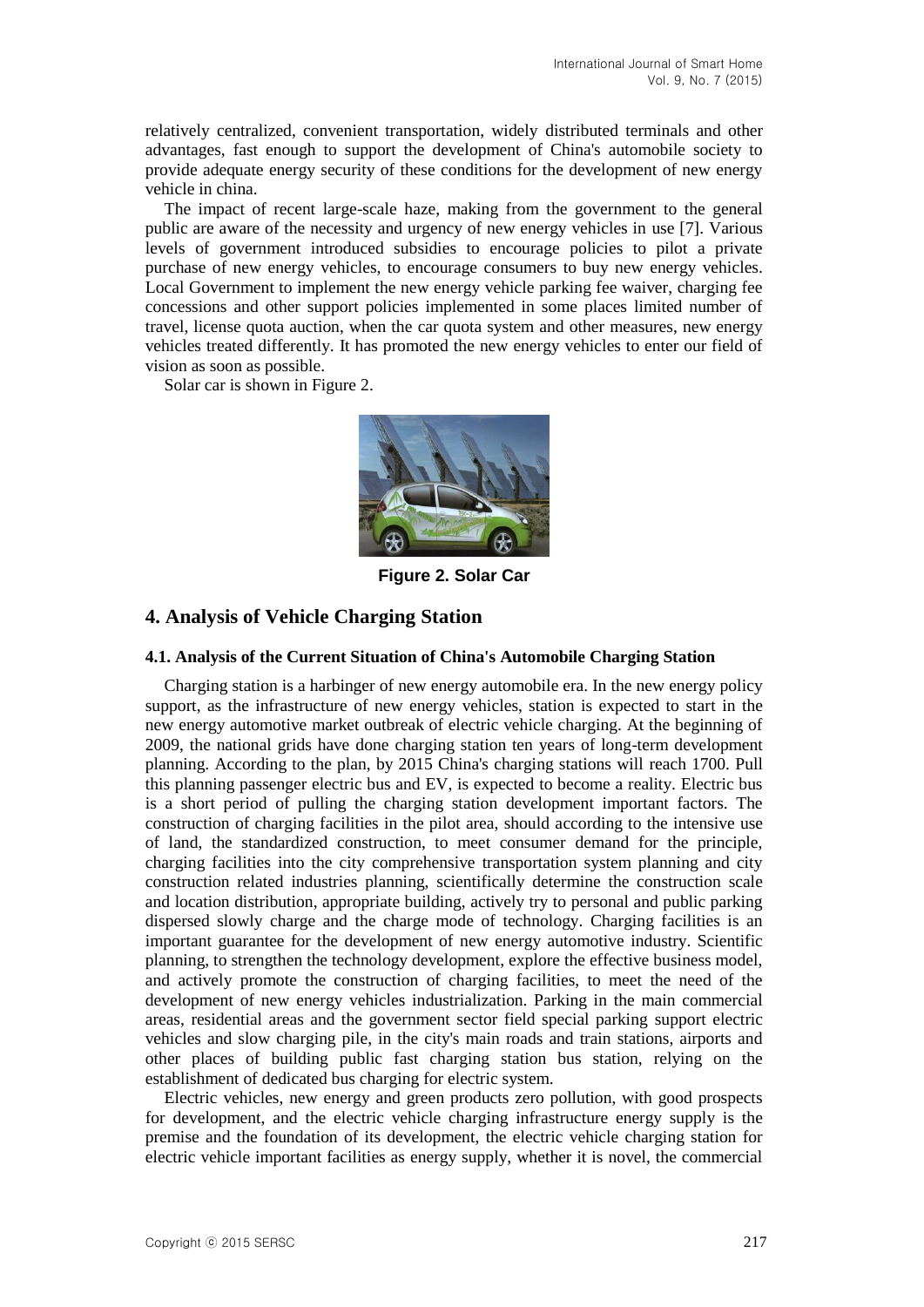operation mode with high efficiency is the key to the development of the industry. In 20 to 30 years, in the fuel cell electric vehicle age did not come before, to pure electric vehicles the rapid replacement of battery, extended range electric vehicle and matched with the charging infrastructure maintenance of batteries, charging service is the best way to achieve the commercialization of electric vehicles[8].

However, at present, pure electric vehicles in the technology, operation economy, and infrastructure still exist the bottleneck of industrialization development, the need for government policy support. The popularity of pure electric vehicles through the government encourage the support policies and measures, to create a pure electric vehicle market start-up phase of the policy environment, thus promoting the commercialization process of pure electric vehicle. Must solve two problems of pure electric vehicle commercialization, one of which is the purchase cost, the second is the energy supply. In the lithium ion battery is currently the most advanced as an example, the energy ratio of only 1/50 gasoline engine, the core technology is still the defect of electric vehicle development shackles. Experts pointed out that a new energy, now the battery theory has made the development of battery technology to reach a limit, we should have found "superconductor" thinking for battery technology, change a way of thinking to construct the new theory may break. Battery technology in this point, it can be said that domestic and foreign car companies are in the same starting line. Another problem of pure electric vehicles in the course of industrialization, the energy supply is the inconvenience. This mainly includes two aspects, one is the pure electric vehicle research and development the lack of a unified standard, two is the infrastructure is not perfect. At present, some pure electric vehicles using a "plug-in" (power depletion after looking for a charging socket); but some pure electric vehicles using the "battery" (power exhausted directly to replace the battery, do not need to socket). "The pure electric vehicles, plug-in" also Tastes differ all tastes. Manufacturers not only cell sizes vary, and some even charging interface is not the same. If the electric car is production, a few years after treatment of these used batteries will inevitably become a new environmental problem. Therefore, the solution of these problems relies on the national standard as soon as possible.

Because the infrastructure is not perfect, China current charging environment seriously restricted the development of pure electric vehicles. In Chinese, unless the live private villa, or more open spaces, no charging condition. In addition, the construction of infrastructure of pure electric vehicles also need to State Grid and the related department of energy support. However, when the China State Grid Corp at the beginning of this year proposed charging stations in the planning of the 27 City National start building electric car, industry experts also expressed concern: because of the lack of national standards, charging station of the actual application effect will be greatly reduced, electric cars may cause a lot of R & D enterprise cannot enter the charging station for charging two grid.

Schematic charging station is shown in Figure 3.



**Figure 3. Schematic Charging Station**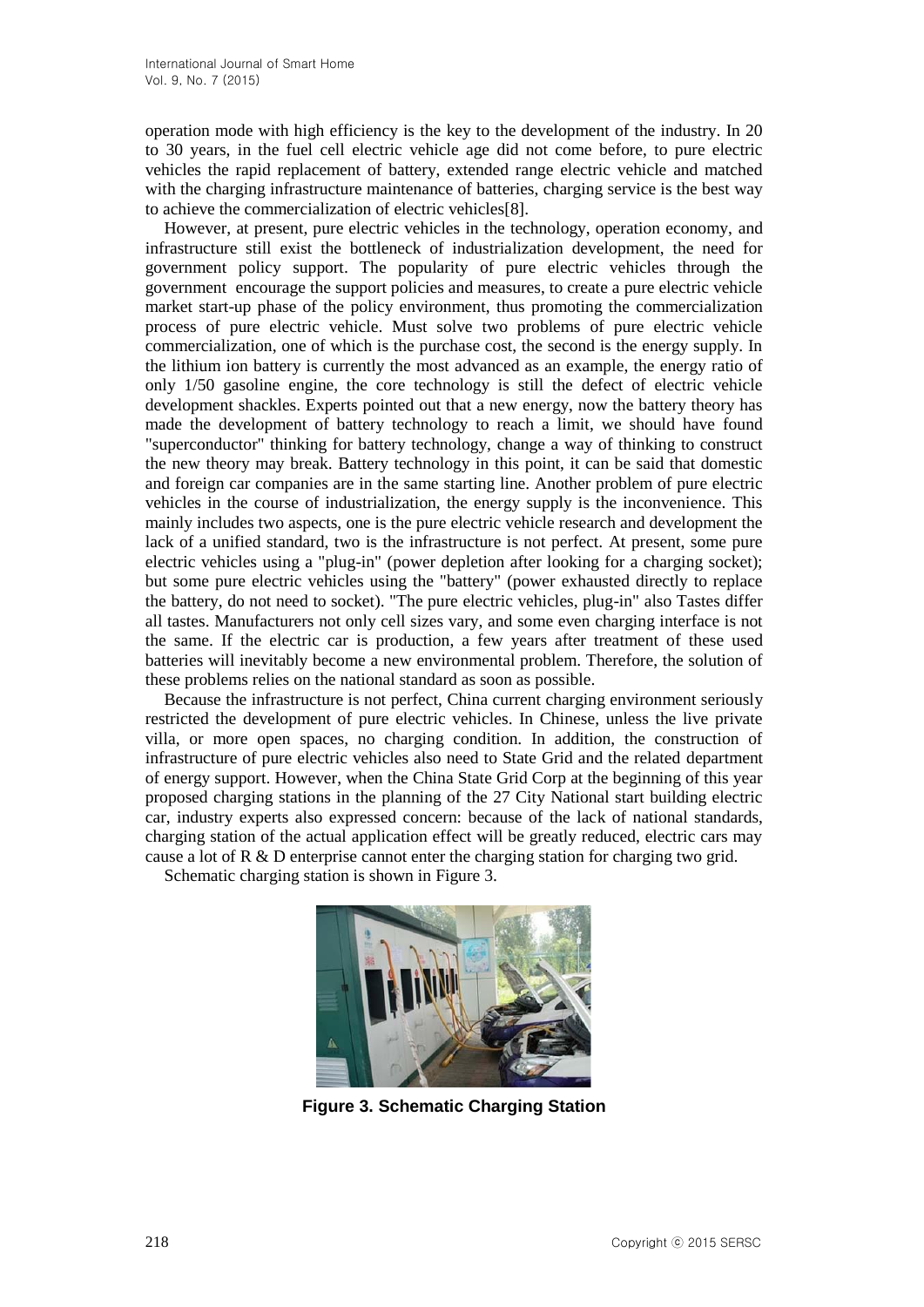#### **4.2. Analysis of the Investment Model of Charging Station in China**

#### A. Government led mode

The government investment of electric vehicle charging stations, can the electric vehicle charging station construction and the organic coordination of city land use planning, city power grid planning and other aspects of the implementation, so as to promote orderly electric vehicle charging station construction.

#### B. Enterprises leading mode

Optimistic about earnings prospects of electric vehicle charging station is an important part of the new energy use, is the direction of the development of strategic emerging industries, and adapt to the development of electric vehicles, battery charging station will also along with the further development of electric vehicles and obtain the corresponding social benefit and enterprise benefit. Seize the emerging energy market charging stations in a particular region in a certain period of time exists as a scarce resource, in other words, in a specific period and the area of electric vehicle charging stations cannot construction and expansion, the enterprise without limit, advance construction of the charging station, in advance of possession of the corresponding resources and access to the relevant market. The realization of enterprise development mode change, such as the petrochemical (petroleum) electric vehicle charging station investment enterprises, can realize the traditional energy companies gradually to the new energy enterprises to change. Power grid enterprises will be electric vehicle charging station construction into the smart grid organic composition part, can the birth of energy storage technology, but also promote the development of clean energy, to achieve resource conservation and efficient use of electricity [9].

#### C. Electric vehicle user driven mode

Those electric cars users meet their vehicle operation, investment and construction of electric vehicle charging station. Electric vehicle charging station user investment, is regarded as an electric vehicle infrastructure, avoid the subject to external charging station and thus to the running of the electric vehicle bring adverse effect and inconvenient.

The advantage of this model is that the electric car users can accord their own needs the construction of charging facilities, realize the effective connection electric car charging facilities of its own.

#### D. The theoretical basis of mixed mode

China's electric vehicle charging station construction and operation model of best choice is mixed mode. The above analysis shows that, the three modes have their respective advantages and disadvantages. At this stage, not simply take a certain kind of model, the more ideal choice should be "mixed mode of government and enterprise", namely the government participation and support enterprise leading mode. The model not only has theoretical basis, but also can overcome the pure government leading mode and simple mode of enterprise leading the shortcomings, to better meet the present charging construction and operation station needs.

The theoretical basis of the model is the rise in the twentieth Century 90's in the western developed countries, and gradually spread to the world countries and regions, countries and regions to become widely used to promote the development of public utilities in the public private partnership (Public Private Partnerships, referred to as "PPP") theory, the core idea of the theory is that the government in order to provide infrastructure needs, through the mode of contract and private (enterprise) a partnership set up shared benefits and risks. "Mixed mode of government and enterprise" is the concrete application of theory in the station construction and operation of the electric vehicle charging.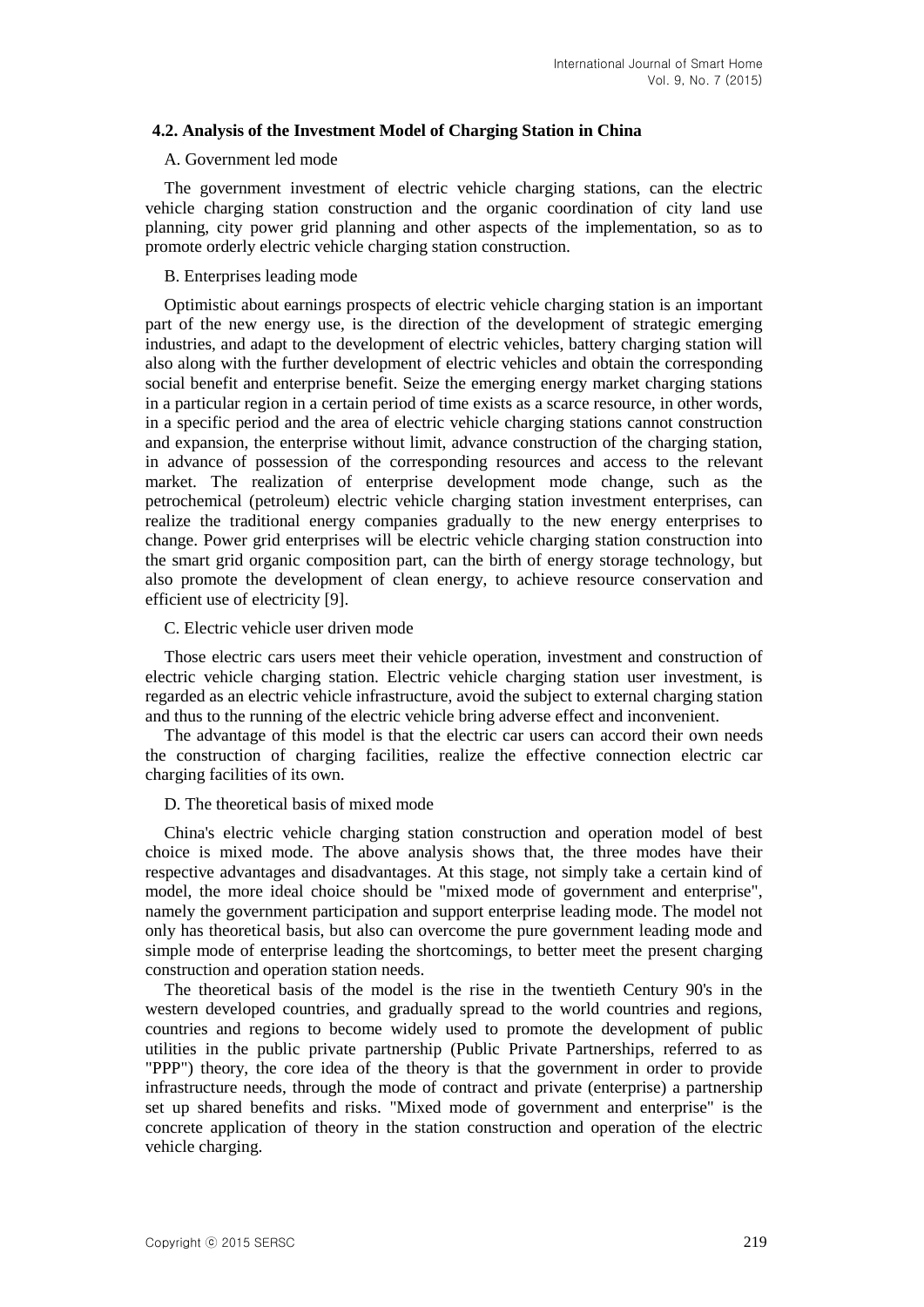Mixed mode adaptive, current, our country electric car is in the flourishing stage, and adapt to the charging station construction and operation, but also in the rapid development, at this stage, the enterprise is difficult to achieve profitability targets station business charge. At the same time, in the charging station construction and initial operation, such as the existence of charging station layout planning, construction standards, service price enterprises themselves can not solve, only after the government participation and support, enterprises have the power and ability of the construction and operation of charging station.

The complementary role of mixed mode, as mentioned earlier, the government leading mode and enterprise leading mode has its own advantages and disadvantages, but their complementarities is very strong also, as in the charging station construction fund, funded enterprise can better overcome the insufficient government funding problems; in the operation efficiency, enterprise management can overcome its inherent operation the problem of low efficiency. At the same time, government participation and support, to enable enterprises to overcome the blindness and disorder of the charging station construction in the development of charging stations, promote technological innovation; reduce investment and the operational risk charge station.

In a mixed mode, the government is more inclined to support the construction and operation of which types of firms are charging station requires careful consideration. At present, our country enterprise intends to invest approximately have three kinds of electric vehicle charging station: petrochemical, power grid enterprises (petroleum) enterprises, other social enterprises. In the power grid enterprises is the best candidate.

#### **4.3. Vehicle Charging Station Cost Status**

Charging station construction cost, maintenance cost. The first to talk about the "most popular" Tesla super charging pile, it is reported that each of the charging pile cost about \$100000 to \$175000, of which most of the money will be used in the foundation of the remodeling. In addition, Tesla super charging pile is also equipped with a solar panel, solar panel to an extra \$150000 Of course, if you just in the Tesla's guidance make the power company staff at a 220V in your garage in the wire, so the cost is lower!

Take charge of our station, according to expert estimates, in the calculation of land acquisition fee is not the case, charging station cost three main part of the infrastructure cost, distribution facilities cost, operation cost. There are 10 chargers hypothesis charging station, charger, battery maintenance equipment, charging station monitoring and security surveillance equipment costs were 2000000 Yuan, 200000 Yuan, 200000 Yuan, and 2400000 Yuan for the cost of infrastructure. Charging station distribution cost is relatively fixed, charging station distribution facilities generally includes 2 transformers, 1 sets of power distribution cabinet, 1 km, 2 km of 0.4KV cable, 10KV cable with above 700KVA capacity active filter is installed, charging station distribution costs in 1920000 Yuan. Charging station operating costs include staff costs, station equipment consumption costs, a total of 210000 Yuan, and distribution facilities maintenance cost is about distribution costs by 3%, about 60000 Yuan a year.

According to the above calculation, point to a similar conclusion, a charging station average investment is 3000000 Yuan, a charging pile for the cost of 25000 Yuan. For large charging station, for example: a distribution of total charging capacity reached 3200000 volt ampere station, install 1600000 volt ampere transformer 2, charger, DC charging pile 30 Taiwan 30, can satisfy 30 electric buses non-stop charging. In addition to AC charging piles 15, can satisfy 15 car electric car charging society. The project is total investment of about 22000000 Yuan.

According to the country's network planning, the first phase of the main equipment for charging stations will reach a total investment of 300000000 Yuan, the second phase of 14000000000 Yuan, 18000000000 Yuan in 2020 to third stage, charging station main equipment total investment will reach 32000000000 Yuan. The main equipment in the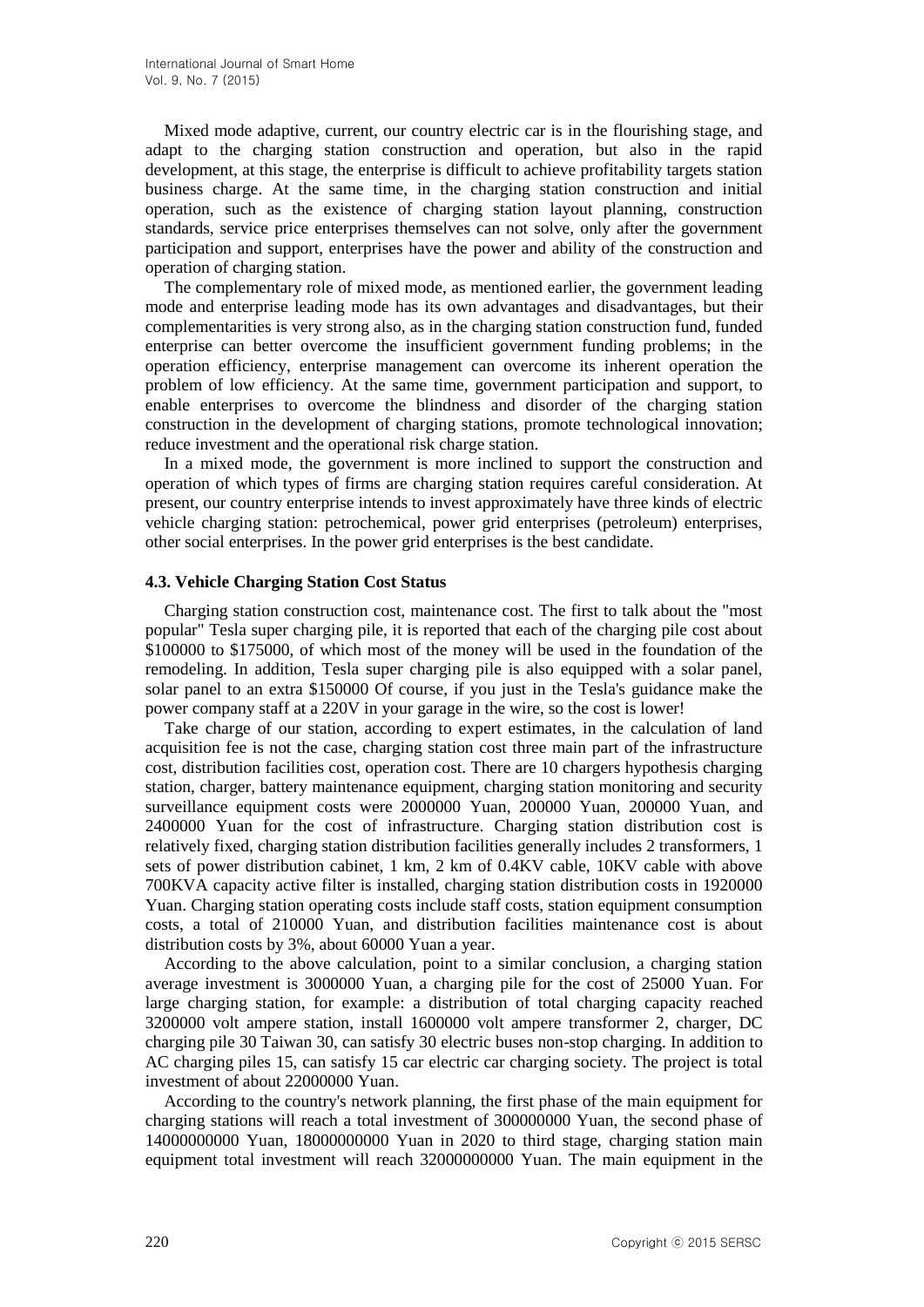charger, charging station for electric power monitoring system, the active power filter of the scale of investment in 2010 will reach 150000000 Yuan, 20000000 Yuan, 63000000 Yuan, second stages of the annual average investment size will rapidly grew to 1440000000 Yuan, 160000000 Yuan, 672000000 Yuan.

One can also charge for the two hundred or three hundred car electric car charging, covers an area of about four thousand or five thousand square meters of the station investment cost in 3 ten million Yuan, the charge size gas station investment in remortgage million. However, charging stations in addition to the money also need to land, a charging station general area of several hundred square meters, in the developed city to build a large number of charging stations will be met with difficulties.

Cars of the future business will contain rations hundreds of billions of market. Electric cars the same mileage consumes electricity price is 1/3 of the oil, then according to the finished product oil terminal year over year trillion business scale, charging station business scale is expected to reach 100 billion per year.

#### **4.4. The Car Battery Management**

The charging power load monitoring station into unified power monitoring network will make full use of the power of integrated scheduling network advantage, to improve management efficiency and peak valley electricity peak load capacity.

The power grid enterprise investment charging station for charging facilities construction and operation of the legitimacy and rationality:

(A) conducive to the realization of the charging station construction and power transmission and distribution network organic cohesion power grid enterprises and construction of the charging station, can realize the organic unity of transmission distribution network planning and the development of charging station planning, transmission and distribution network construction in synchronization with the charging station construction, which can not only ensure the charging station power supply reliability and the power supply structure optimization, you can also avoid charging station construction and the development of transport and distribution network caused by the lack of coordination of waste of resources.

(B) favor of the charging station construction into the smart grid planning, promote the technical innovation of our country will be charging stations in the "Twelfth Five Year Plan" period to the development of smart grid, smart grid technology research to increase. Charging station as an organic part of smart grid, if the power grid enterprise investment and operation, power grid enterprises can be charging station will be incorporated into the smart grid energy storage for scientific research technology, thereby greatly improving the charging station and improve the technology content of energy storage technology level [10].

(C) A strong professional and technical advantages. Since the charging station and the power system of professional and technical knowledge are closely linked, by the power grid enterprise investment and operation of electric vehicle charging station, can give full play to the professional technical advantages of power grid enterprises, increase the charging station of the ability and level of service.

(D) lead the electric power grid enterprise resource optimization by charging station through investment and operation, through the power peak, use efficiency maximizing power resources, to achieve the national goals of energy saving and emission reduction. Combined with the development of distributed is energy and new energy vehicle.

(E) conducive to the maintenance of power system security and stability of electric vehicle will produce a large number of harmonics in the charging process, and the harmonic of power quality and the safety of the power grid will have a significant adverse